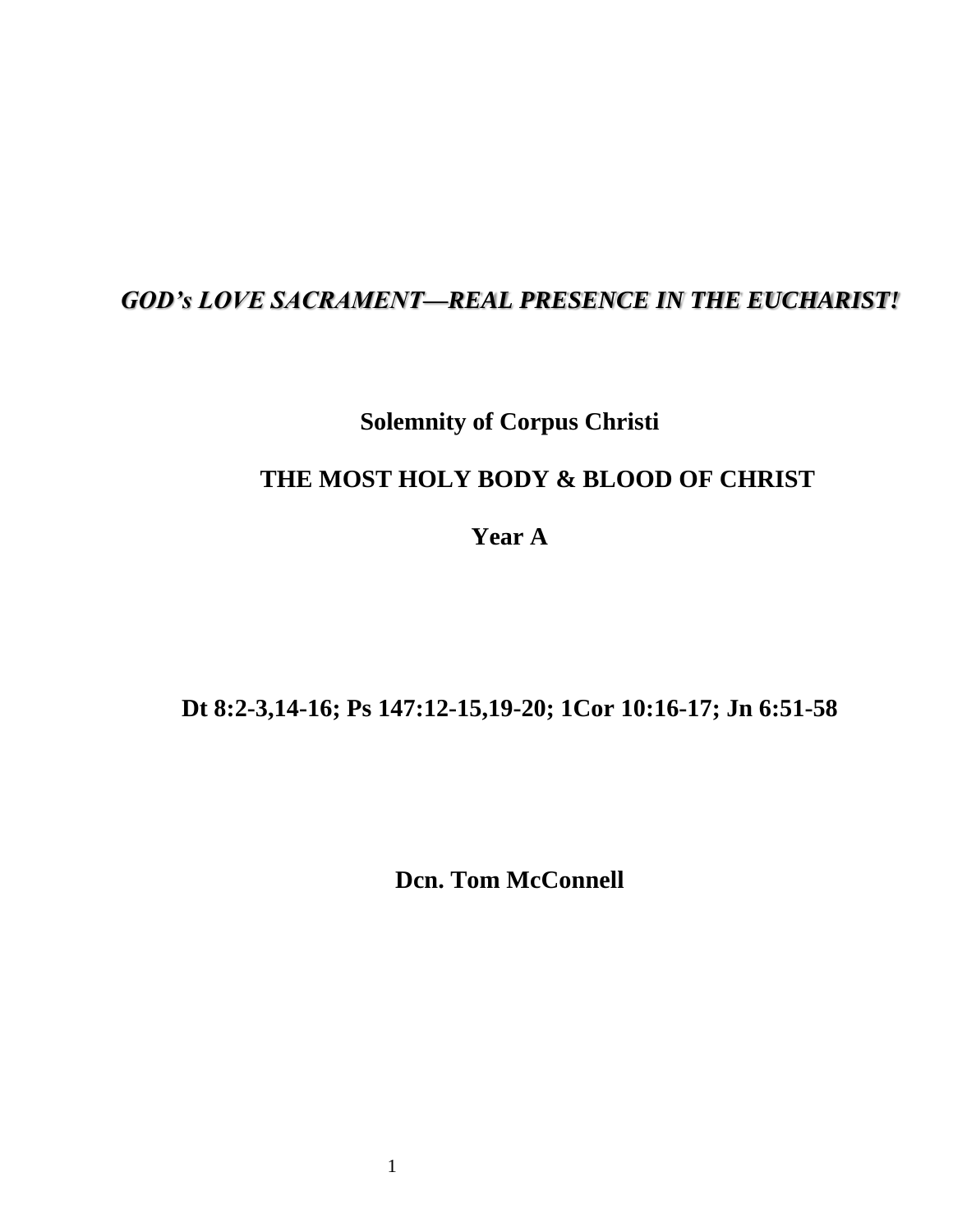**She was only 16 years old…when a moon would appear to her throughout the day, with a black band around it. She wondered what it meant…then the Lord Jesus appeared in a dream…to Blessed Juliana of Mont Cornillon, a 13th century contemplative nun from Belgium…and He told her that the moon referred to the liturgical year and the black band, to the fact that the liturgical year lacked one thing: a day in honor of His Body and Blood in the Eucharist.** 

 **Blessed Juliana went to her ordinary, Bishop Robert of Liège, and asked him to institute a feast in their diocese in Belgium, which he did beginning in 1246…after conferring with his Archdeacon, Jacques Pantaleon, whom we will soon encounter again in our story. That was the first intervention of the Lord to bring about the Feast of Corpus Christi which we celebrate today.**

 **Scene II, the second intervention (also during the 13th century): Father Peter of Prague had lost his faith in the reality of Christ's body and blood in the Eucharist…after all, couldn't a priest question whether, what starts out as mere bread and wine in his hands, could change…after a few sacred words…into the real body and blood of the**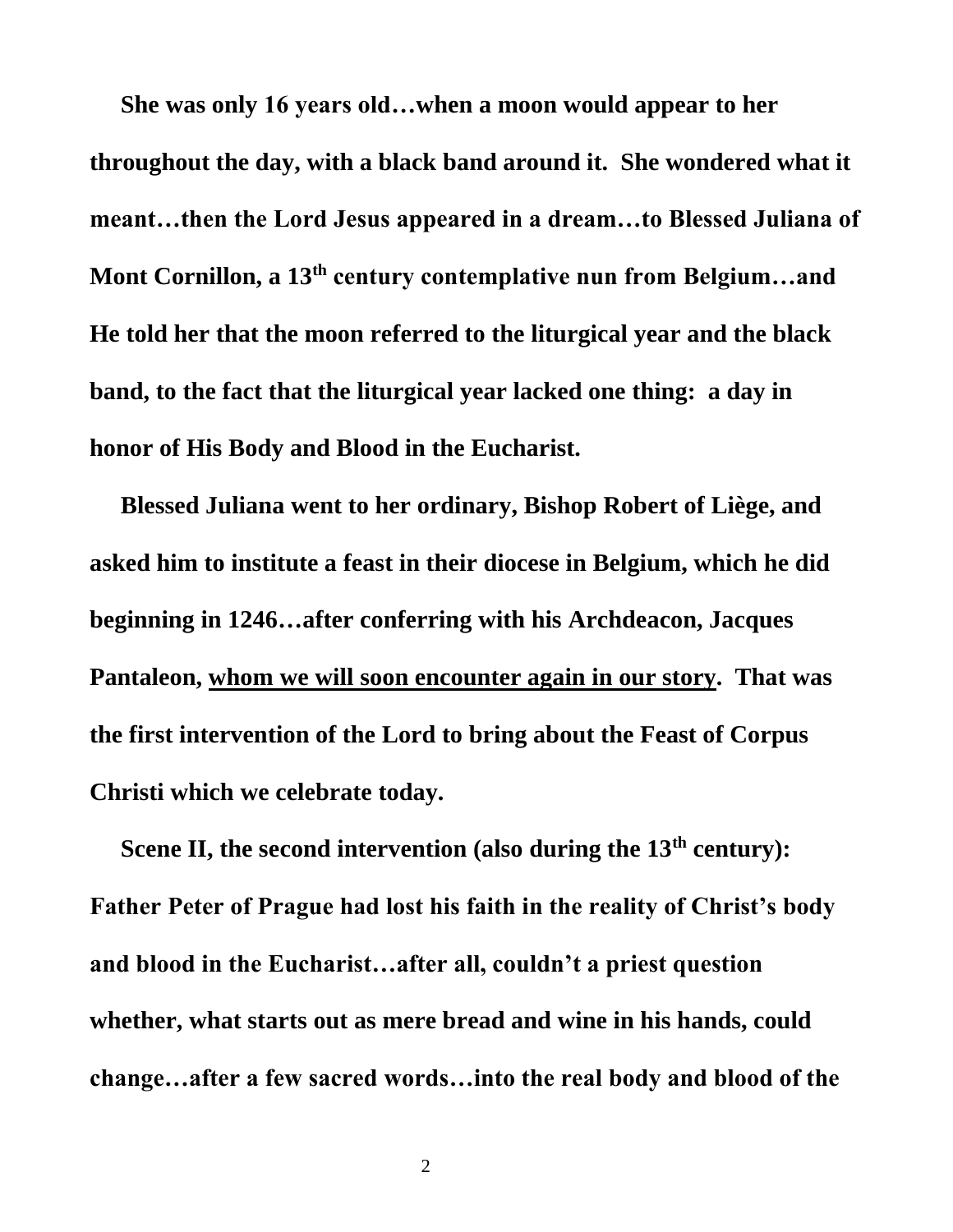**God-man, Jesus, even though all the appearances of bread and wine remain? Father Peter felt like a hypocrite every time he celebrated mass and spoke the words of consecration over the bread and wine.**

 **So he decided to do something quite drastic. In 1263, he decided to make a 900-mile walking pilgrimage to Rome, to pray at the tomb of his patron, St. Peter, for the gift of a renewed faith in the real presence of Jesus in the Eucharist.** 

 **Why did he make the pilgrimage to St. Peter in Rome when there were tombs of other saints much closer to Prague? Well, he went to the tomb of his patron saint because Simon Peter (Cepha, as Jesus had named him) has always been the rock of faith in the Eucharist to the whole Church…from the time the Lord talked about the reality of the Eucharist the first time, in a synagogue in Capernaum, one year before his death.**

 **We read in today's Gospel, the scene in John 6 where Jesus told his listeners that unless they "eat" (GK:** *esthio***) his flesh and drink his blood, they would have no divine life in them; and, conversely, the one who literally "gnaws" (GK:** *trogo* **vice** *esthio***) on his flesh and drinks his**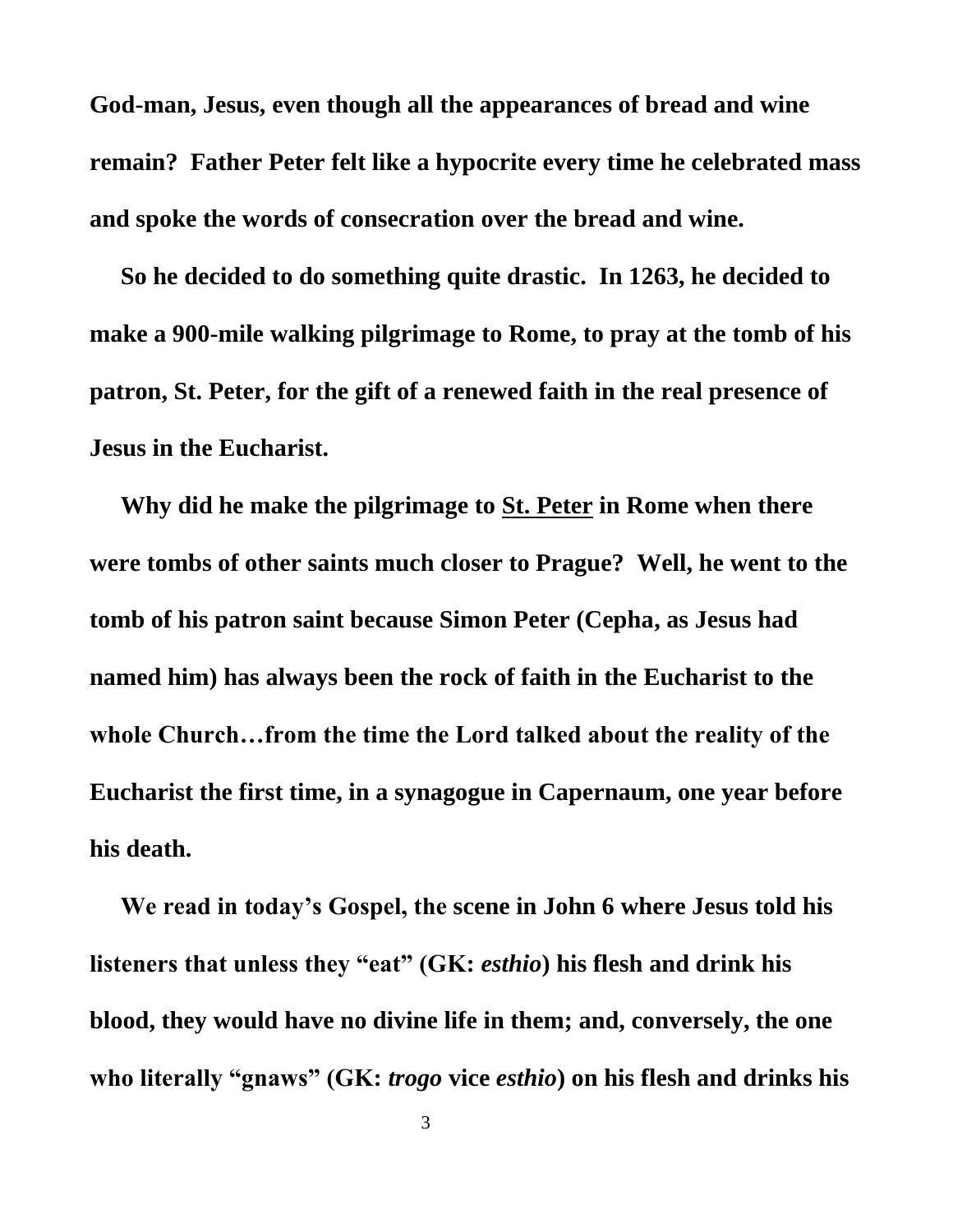**blood will have eternal life (cf. John 6:53-54). St. John goes on to use the verb "***trogo"***, to "gnaw", three more times in this chapter to underscore the real body of Christ…and then he tells us that many of his disciples walked away complaining, "***This teaching is too hard! Who can accept it***?" Remember that a Jew couldn't even touch blood or a dead body without becoming ritually impure, yet Jesus was asking them to drink his blood and gnaw on his flesh… sounds like cannibalism!...And so was the early Church accused. Many of those disciples accordingly turned their back on Jesus because of their unbelief. Jesus knew that they had heard him correctly but were not willing to accept the Truth about the Eucharist. Now if Jesus had only been speaking metaphorically, wouldn't He have told them so to keep them in the fold? But He did not…and the unbelievers separated from the flock.** 

 **He then turned to his closest followers, the twelve, and asked them, "***Do you also wish to go away?"* **They fell ominously silent. Nevertheless, St. Peter stood and said, "***Lord, to whom shall we go? You have the words of eternal life. We have come to believe and know that you are the Holy One of God."* **Even though he didn't fully understand what Jesus was**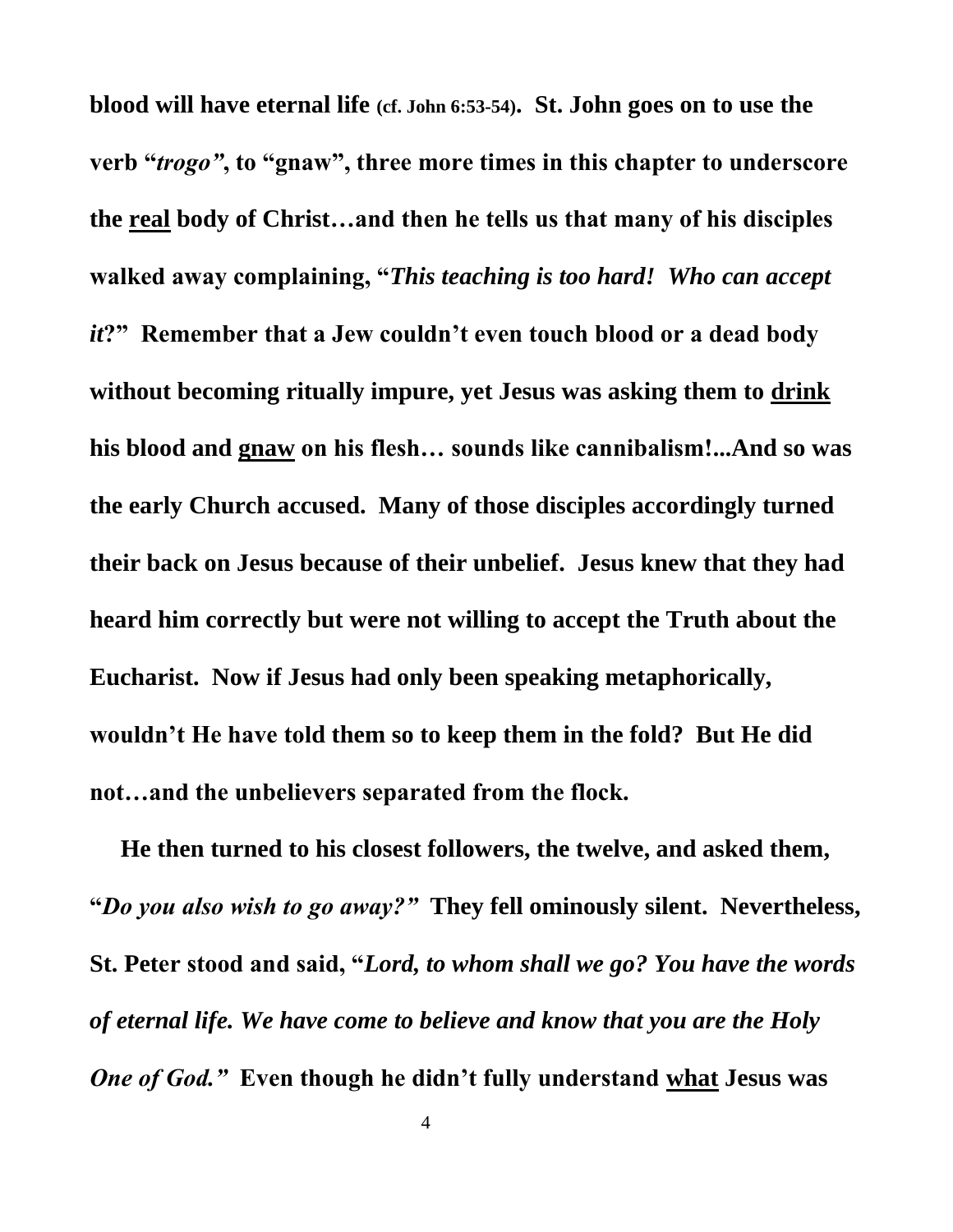**saying, nor why he was saying it, St. Peter believed in the Eucharist because he believed in Christ, which meant believing in what Christ said.**

 **It would take a year before what Jesus was saying would make any sense…when Jesus, during the Last Supper, took bread and wine into his sacred hands and mysteriously changed them into his body and blood saying, "***This is my body. This is the cup of my blood.***" It took many, many more years for the Church at the Council of Trent to scholastically define what was taking place as "***transubstantiation***": a singular and wondrous conversion of the total substance of bread and wine into the body and blood of Christ, the external appearances only remaining unchanged…and that in the most blessed sacrament of the Eucharist is contained the whole of Christ (body, blood, soul, and divinity), truly and substantially present….just as Jesus said in Capernaum in John's Gospel and just as He did in the upper room in Jerusalem on the eve of His death.**

 **But sadly, even today, there are those modern disciples who still don't fully believe that they are in the awesome presence of God almighty**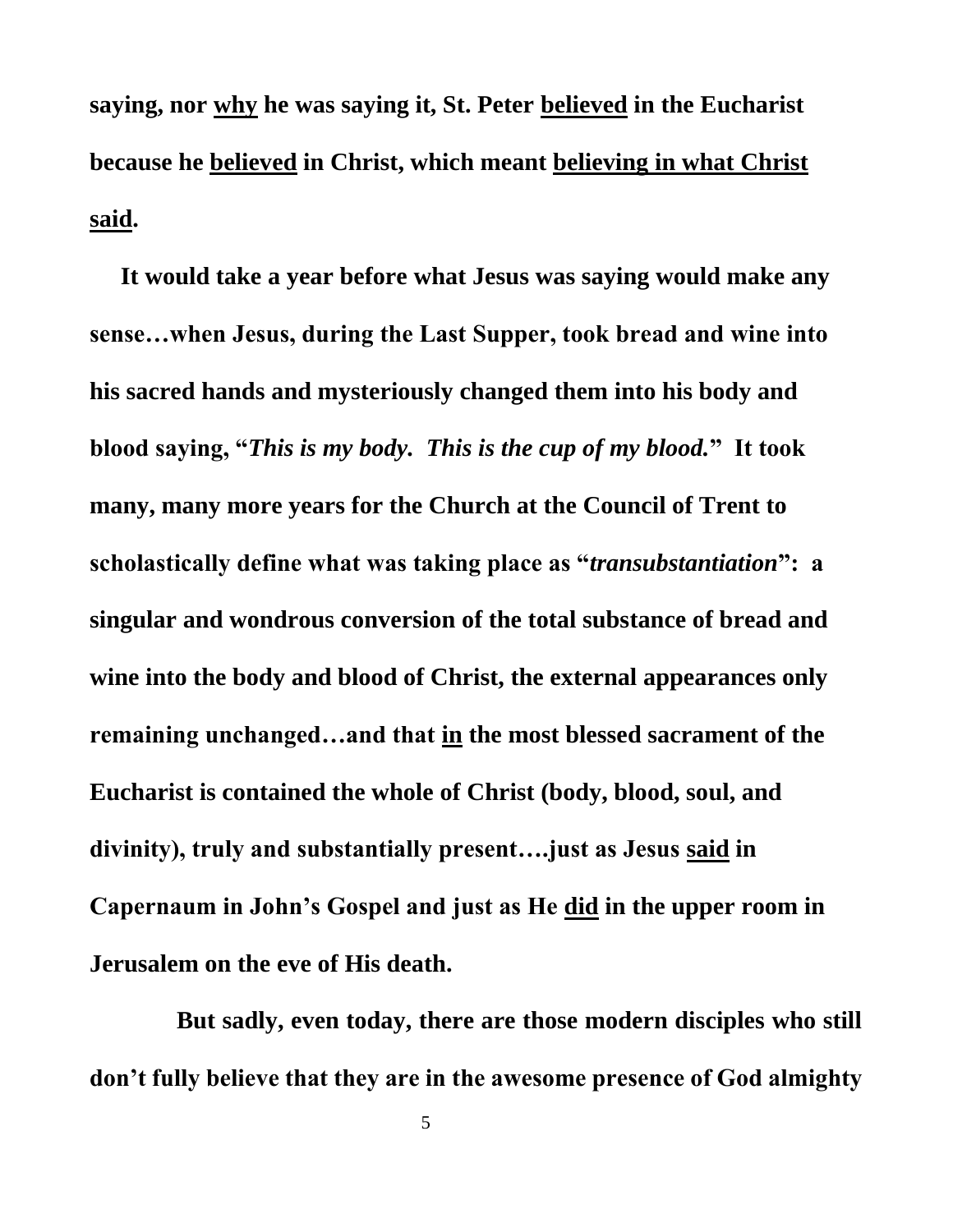**Himself, Jesus, wholly and substantially present in the consecrated host and wine, when they approach the altar to consume Him in the Eucharist…. St. Thomas Aquinas, who wrote so many beautiful hymns for the first celebration of Corpus Christi, wrote in the** *Adoro te Devote***…"***I believe whatever the Son of God has said; Nothing is truer than the Word of Truth."* **Jesus, the Word of God, Truth incarnate, said that we had to eat his flesh and drink his blood, and therefore, St. Peter believed…so shouldn't we?**

 **But back to scene II and a dejected Father Peter of Prague who, after weeks of disappointment in his prayers in Rome before his patron saint and with ever-waning faith in the real presence of Christ in the Eucharist, began heading back home with a group of pilgrims. When it came to be Sunday, members of the group asked Father Peter if he might celebrate Mass for them. Out of courtesy, he assented. They stopped at a small Church dedicated to St. Christina in Bolsena, Italy, and celebrated Mass on a side altar. Right before the "***Agnus Dei"*  **("***Lamb of God***"), when Father Peter broke the host, as a priest always does, to put a particle into the chalice, the host in his hands began to**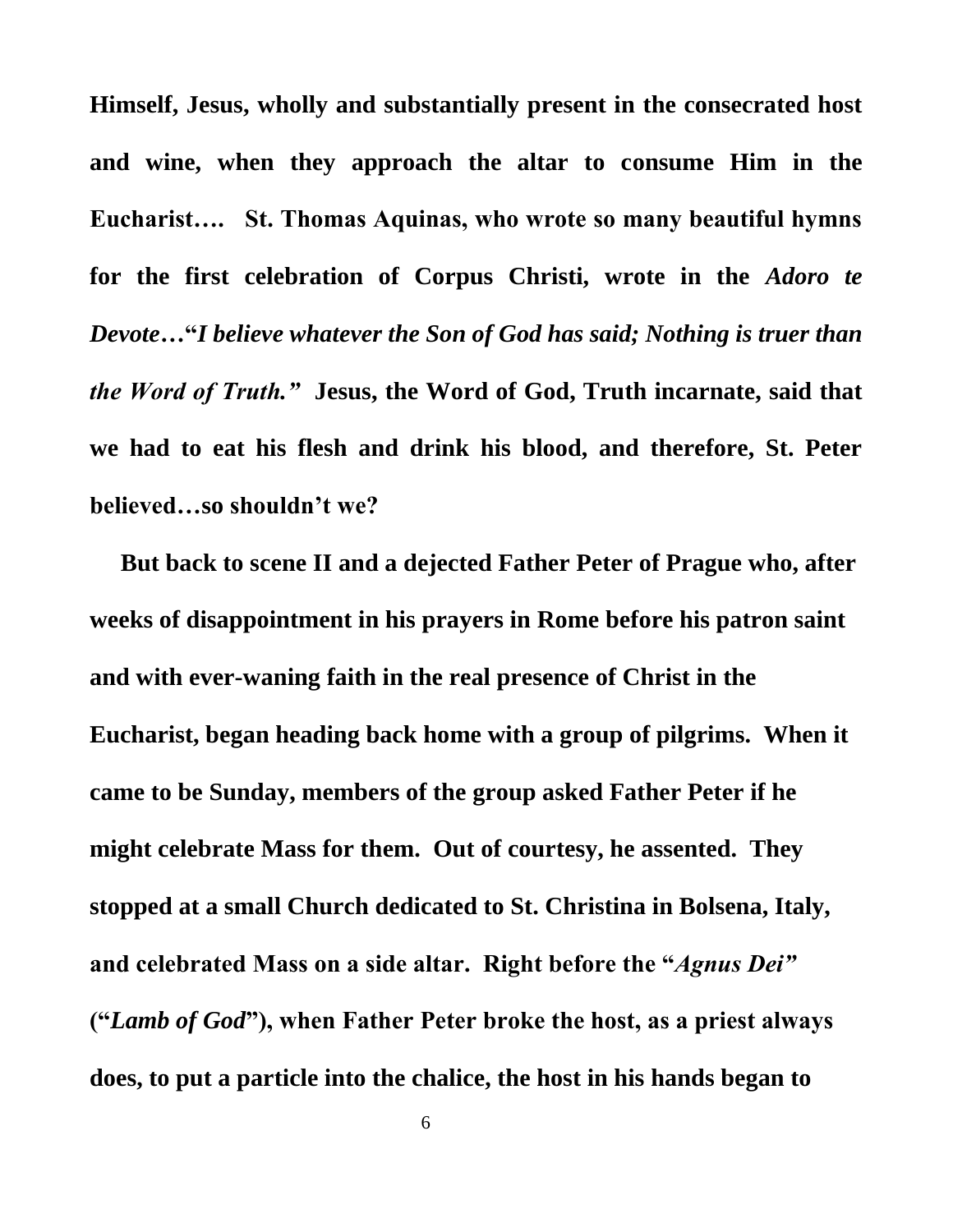**bleed profusely. It bled on the corporal, on the altar cloths, on the altar, and on Father Peter. The people, beholding the miracle in front of their eyes, started to shriek. St. Christina's pastor came to see what all the commotion was about and beheld the miracle with his own eyes. They had to decide what to do with the miracle. The local priest knew that Pope Urban IV was at that time in Orvieto, a walled city only about 10 miles away, so they decided to take the miracle to Orvieto to see how the Pope would instruct them.**

 **When they arrived, Father Peter told his story, about how he had lost his faith in the Eucharist, made a pilgrimage to Rome, thought that the Lord hadn't heard his prayer, but then made His real presence incontrovertibly present during the celebration of the Mass in Bolsena. Father Peter punctuated the truth of the Lord's presence in the Eucharist by saying, "Holy Father, bread can't bleed." That particular Holy Father, Urban IV, was the former archdeacon of Liège, Jacques Pantaleon, and he took that miracle as a sign that Christ wanted the feast to His Body and Blood celebrated not just in a diocese in Belgium, but throughout the whole Church. The first universal celebration**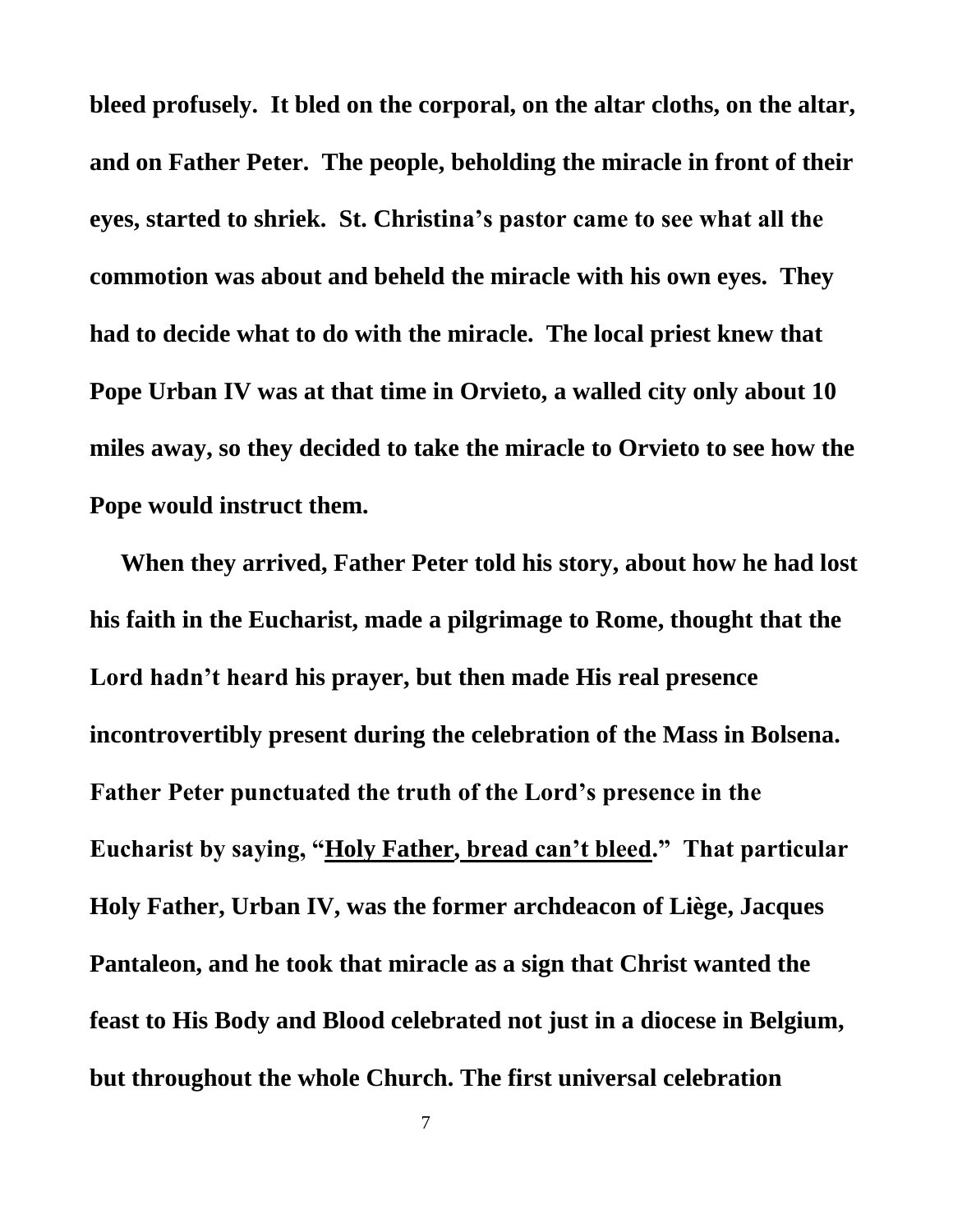**occurred in 1264 and it has been celebrated annually ever since. Now you know the rest of the story….** 

 **There have been many Eucharistic miracles throughout the centuries in which the Lord has manifested his presence to the faithful. When you approach the altar today and every day to consume the consecrated bread and wine, now the body, blood, soul, and divinity of Christ, do so in the absolute awe and reverence of the real and substantial presence of Jesus Himself. I leave you with a quote from a letter to the Franciscan Order by St. Francis of Assisi:**

*"Let everyone be struck with fear, let the whole world tremble and let the heavens exult when Christ, the Son of the living God, is present on the altar in the hands of a priest! O wonderful loftiness and stupendous dignity! O sublime humility! O humble sublimity! The Lord of the universe, God and the Son of God, so humbles Himself that for our salvation He hides Himself under an ordinary piece of bread! Brothers, look at the humility of God, and pour out your hearts before Him! Hold back nothing of yourselves or for yourselves that He who gives Himself totally to you may receive you totally!"*